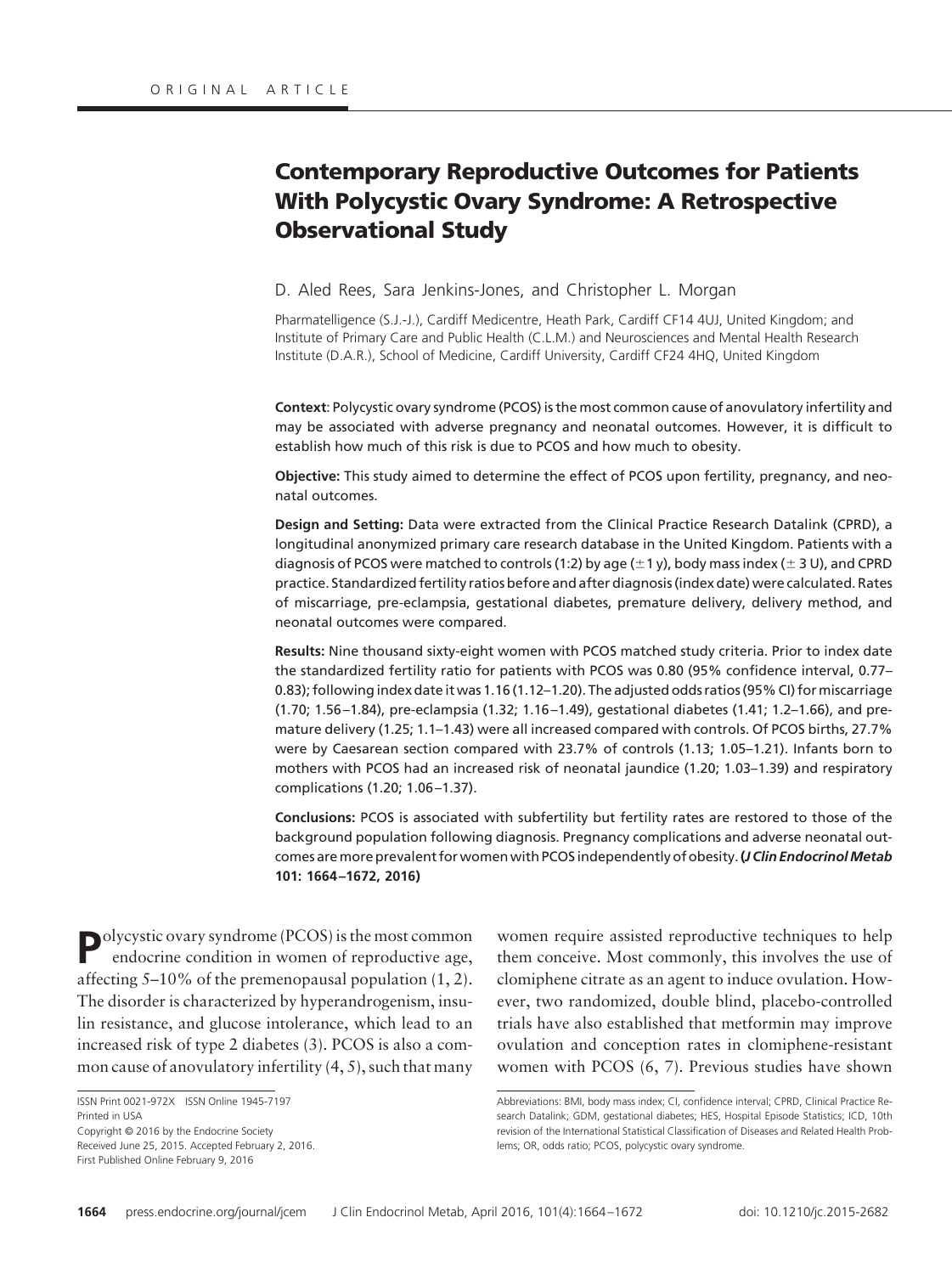that the reproductive effects of the syndromemay also extend to a higher risk of many adverse outcomes in pregnancy, of which gestational diabetes (GDM), gestational hypertension, premature birth, and early pregnancy loss are the most studied (4, 5, 8, 9). Infants born to mothers with PCOS may also be at risk of adverse perinatal outcomes, including macrosomia, low Apgar score, and meconium aspiration (9). However, estimates of risk for these complications are difficult to ascertain due to heterogeneity in study design, small sample sizes, and inadequate matching for potential confounders such as obesity. In light of these uncertainties, we sought to describe the fertility outcomes and establish the relative risk of adverse pregnancy and neonatal outcomes in a large contemporary cohort of patients with PCOS in the United Kingdom.

# **Materials and Methods**

The study used a retrospective cohort design using data from the Clinical Practice Research Database (CPRD), a longitudinal, anonymized research database derived from more than 700 primary-care practices in the United Kingdom (10). Diagnostic information in CPRD is recorded using the Read code classification, a United Kingdom general practice standard. In addition, approximately 60% of those practices are linked to other English data sources including the Hospital Episode Statistics (HES) dataset. This provides data on all inpatient and outpatient contacts occurring within National Health Trusts.

# **Patient selection and matching of controls**

Women age 15– 44 years with a diagnosis of PCOS defined by the Read code classification [\(Supplemental Table 1\)](http://press.endocrine.org/doi/suppl/10.1210/jc.2015-2682/suppl_file/jc-15-2682.pdf) or 10th revision of the International Statistical Classification of Diseases and Related Health Problems (ICD-10) classification (E28.2) between 2000 and 2012 were selected and defined as cases. The earliest diagnosis date was selected as the index date. A minimum "wash-in" period of 12 months from the patient's practice registration date to index date was used to maximize the likelihood that the case represented an incident case. Patients were followed until either leaving their practice or until the last CPRD collection data for their practice. Female controls were matched at a ratio of 2:1 by age  $(\pm 1 \text{ y})$ , body mass index (BMI)  $(\pm 3 \text{ U})$ , and same primary care practice. All controls had to have remained at the same practice for at least the same duration from index date as their respective case, and followup was limited in both groups to that of the case.

# **Outcomes and analysis**

Baseline characteristics for cases and controls were presented and compared using univariate statistics (*t* test for continuous variables and  $\chi^2$  for categorical variables).

Infertility was defined by relevant Read code (Supplemental Table 2) recorded for consultations within the primary care dataset. To assess the relationship between PCOS and infertility, time between first diagnosis of PCOS and first consultation for infertility was described graphically and by summary statistics. Fertility was compared between the two cohorts using standardized fertility ratios based on 10-year age bands using the non-PCOS population as the reference.

Miscarriages resulting in hospital admission were identified through secondary care sources. Crude relative risk of miscarriage was calculated. Multivariate logistic regression predicting miscarriage vs delivery was also performed adjusting for age, BMI, number of previous births, and smoking history.

Complications of pregnancy were defined as premature birth, GDM, and pre-eclampsia, and were ascertained from both the primary and HES data sources (Supplemental Table 3). Complications were assigned to each delivery if they were recorded in the preceding 295 days. The relative risks of each complication in the period, both before and after diagnosis of PCOS, were calculated. In addition, the odds ratio (OR) was calculated using multivariate logistic regression adjusting for age, BMI, multiple gestation, number of previous births, and smoking history.

To consider the effect of metformin treatment on pregnancy outcomes, date of conception was estimated as 280 days prior to delivery date for those pregnancies resulting in live birth. For the miscarriage outcome, it was assumed that conception occurred 84 days prior to the event. Metformin use was assumed based on prescription at two defined time points: 1) 90 days prior to estimated conception date and, 2) within the estimated first trimester of the pregnancy.

Hospital births were identified from the HES dataset. Delivery method was defined by procedural codes (OPCS-4) and classified as normal vaginal delivery, elective caesarean, emergency caesarean, forceps delivery, and vacuum delivery (Supplemental Table 4). Method of delivery and birth outcome was described and compared between cohorts using the  $\chi^2$  test. In addition, multivariate logistic regression was used to examine the association of PCOS status with caesarean compared with vaginal delivery and the likelihood of twin delivery. Additional covariates included in the model were age, BMI, GDM, history of preeclampsia, and number of previous births. Length of stay, aggregated by delivery method, was compared using the *t* test.

Using the family number within CPRD, it was possible to link females with their children for a proportion of subjects. This allowed for diagnoses relating to neonatal admissions (defined as those occurring between birth and 7 d) to be compared. We selected the six most common groups of related complications on the neonate's inpatient record: jaundice (ICD-10 P580 –P599), respiratory (P200-P229, P285, P288, and P289), feeding issues (P920 –P929), overweight (P080, P081), low birth weight (P050 –P059, P070 –P072), and hypoglycemia (P703, P704). Analyses were adjusted for age, BMI, multiple gestation, number of previous births, and smoking history.

Studies using the CPRD are covered by ethics approval granted by Trent Multicenter Research Ethics Committee (Reference 05/MRE04/87). CPRD Independent Scientific Advisory Committee approval was granted for this study (ISAC 13–192).

# **Results**

Figure 1 shows the identification of PCOS patients, of whom 9068 could be matched to two non-PCOS controls. The baseline characteristics of these patients are shown in Table 1. There were significant differences between the PCOS and control cohorts for the number of primary care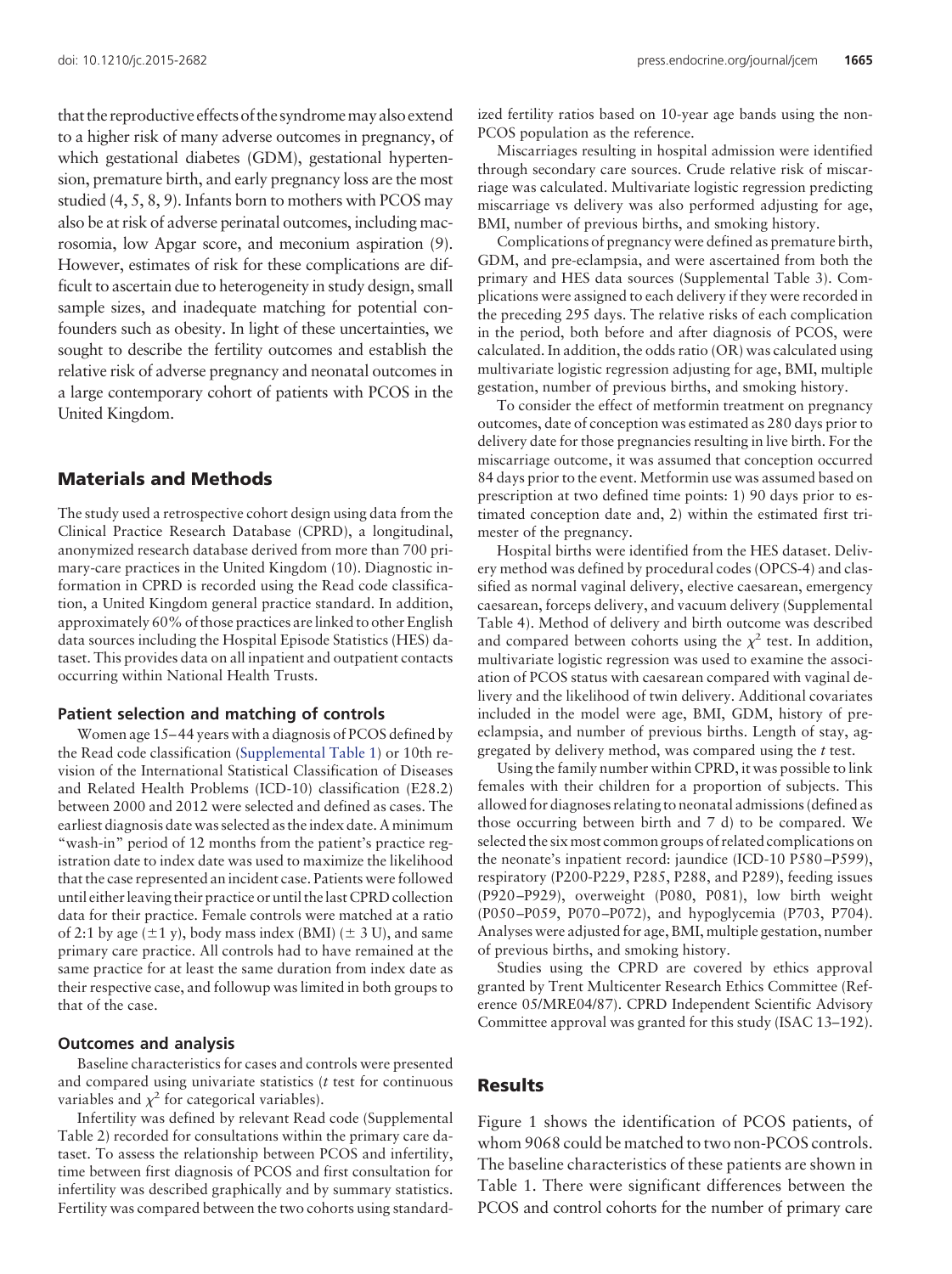

**Figure 1.** Patient selection.

contacts (9.0 vs 7.6, respectively) in the previous year. There was considerable missing data for ethnicity, although this was lower for patients with PCOS compared with controls (33.0 vs 36.9%).There was alarger proportion of patients of Indian, Pakistani, or Other Asian origin compared with controls. Patients with PCOS were less likely to have ever smoked tobacco products (56.9 vs 52.9%).

#### **Infertility consultations**

Of women identified with PCOS, 1529 (16.9%) had previously consulted their primary care practice regarding issues of infertility compared with 800 (4.4%) of controls; a crude rate ratio of 4.69 (95% confidence interval [CI], 4.30 –5.11). Respective figures following PCOS index date were 796 (8.8%) vs 496 (2.7%); a crude rate ratio of 3.59 (3.21– 4.02). Figure 2 (upper panel) shows time from index date to first consultation for infertility. Four-hundred twenty-three (18.2%) women with PCOS consulting their primary care practice for issues relating to infertility did so within  $\pm$  90 days of first PCOS diagnosis.

Of patients with PCOS, 413 (4.6%) had a history of assisted reproduction compared with 188 (1.0%) of controls. Following index date, 507 (5.6%) of cases had a record associated with assisted reproduction compared with 110 (0.6%) of controls. Subsequent to assisted reproduction, 286 (56.4%) of cases and 41 (37.3%) of controls had conceptions resulting in either hospital birth or miscarriage. Details of the fertility treatments provided are given in Supplemental Table 5.

# **Age-specific fertility rates**

During the study period (before and after index date) the overall fertility rate for women with PCOS was 67.3 per 1000 years compared with 70.6 for those without. The respective fertility rates pre- and postindex dates were 57.5 vs 71.8 and 79.8 vs 68.7. The age standardized ratios were 0.80 (95% CI, 0.77– 0.83) prior to index date and 1.16 (95% CI, 1.12–1.20) after. Figure 2 (lower panel) shows the age-specific fertility rates by PCOS status before and after the index date.

#### **Pregnancy risks**

There were 6861 pregnancies resulting in hospital admission for miscarriage or delivery for women with PCOS and 15 214 for those without (Table 2). Risk of miscarriage was increased for women with PCOS; the overall crude risk was 1.56 (95% CI, 1.45–1.68): 1.77 (1.61– 1.95) before diagnosis and 1.35 (1.21–1.51) after. After adjusting for age, BMI, smoking status, and prior births, the OR was 1.70 (1.56 –1.84). The respective ORs before and after index date were 1.99 (1.79 –2.24) and 1.47  $(1.29 - 1.67)$  (Figure 3).

During those pregnancies resulting in live birth, the overall crude risk of pre-eclampsia was 1.31 (1.16 –1.46). In the adjusted analyses, the OR was  $1.31$   $(1.16-1.49)$ ; 1.23 (1.03–1.46) prior to diagnosis and 1.40 (1.17–1.68) afterward. The overall crude risk of GDM was 1.43 (1.23– 1.67). In the adjusted analyses the OR was 1.42 (1.21– 1.67); 1.21 (0.94 –1.54) prior to diagnosis and 1.61 (1.29 – 2.01) afterward. Premature delivery was also increased for women with PCOS. The overall crude risk was 1.27 (1.13– 1.44). After adjusting for other factors, the OR was 1.24 (1.09 –1.41); 1.24 (1.03–1.49) prior to diagnosis and 1.26 (1.05–1.52) afterward (Figure 3). In a sensitivity analysis restricted to singleton births there was little difference in the adjusted ORs compared with the main analysis (Supplemental Table 6). In a further sensitivity analysis restricted to the 4355 patients with a diagnosis of either PCOS or Stein-Leventhal syndrome and their respective controls, slightly higher adjusted ORs were observed for all outcomes (Supplemental Figure 1).

# **Effect of metformin**

For the analysis restricted to PCOS patients treated with metformin relative to other nonmetformin treated patients, there was a significant increase in pre-eclampsia associated with metformin use in both the 90 days prior to estimated conception  $(OR, 1.54; 95\% \text{ CI}, 1.06-2.23)$  and the first trimester of pregnancy (OR, 1.54; 95% CI, 1.07– 2.22) but no significant difference in any other pregnancy related outcomes (Supplemental Figure 2).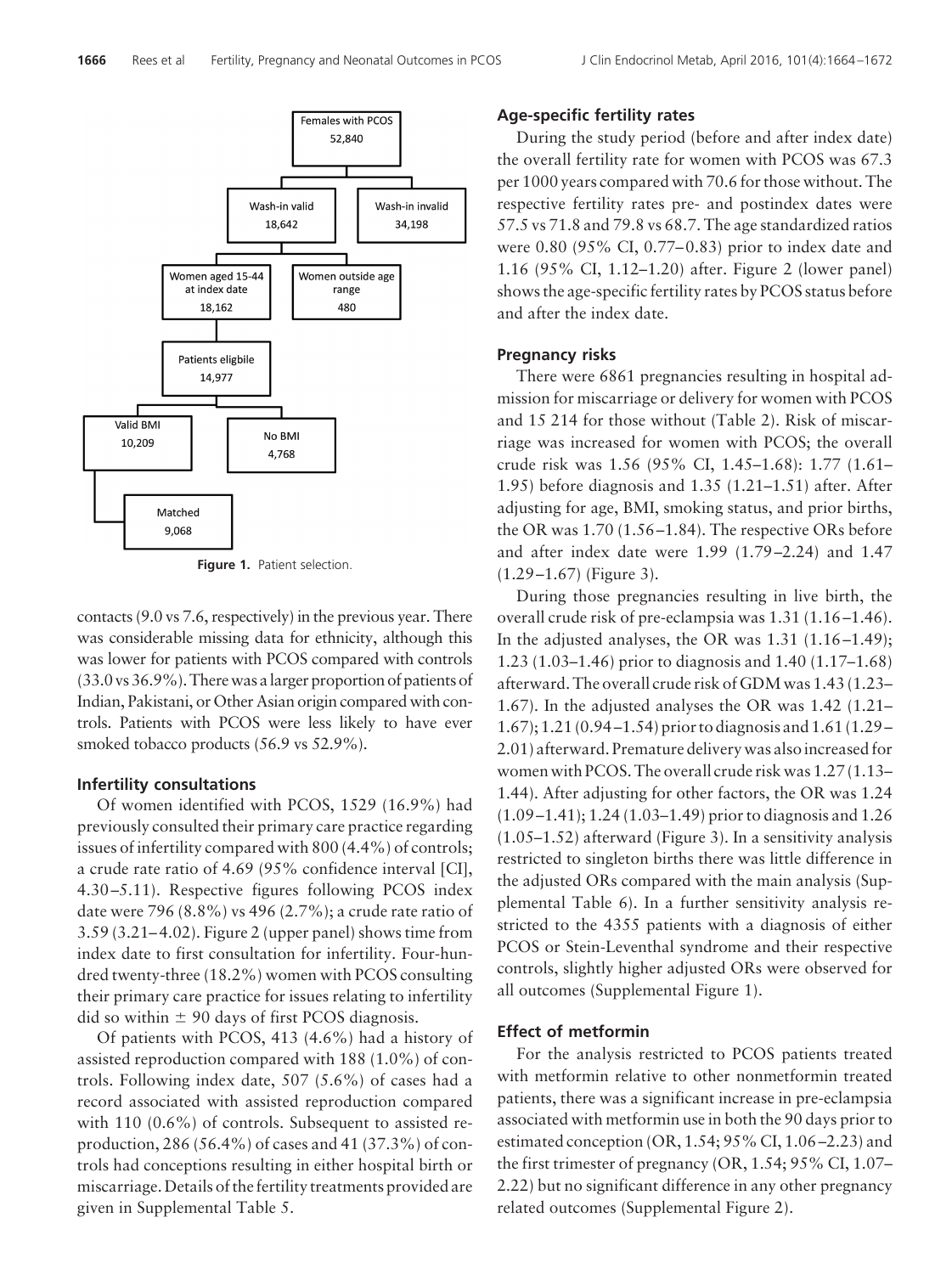| <b>Table 1.</b> Baseline Characteristics for Patients With PCOS and Controls |  |  |
|------------------------------------------------------------------------------|--|--|
|------------------------------------------------------------------------------|--|--|

|                                                                                                                                                                                                                                                                                                                                                                                                                                                               | <b>Study Arm</b>                                                         |                                                                         |                                                                            |                                                                         |                                               |
|---------------------------------------------------------------------------------------------------------------------------------------------------------------------------------------------------------------------------------------------------------------------------------------------------------------------------------------------------------------------------------------------------------------------------------------------------------------|--------------------------------------------------------------------------|-------------------------------------------------------------------------|----------------------------------------------------------------------------|-------------------------------------------------------------------------|-----------------------------------------------|
| <b>Baseline Characteristic</b>                                                                                                                                                                                                                                                                                                                                                                                                                                | <b>PCOS</b>                                                              |                                                                         | Non-PCOS                                                                   |                                                                         | P                                             |
| No. of patients<br>Followup (y), mean, sp<br>Observation period pre-index (y), mean, sp<br>Age (y), mean, sp                                                                                                                                                                                                                                                                                                                                                  | 9068<br>4.2<br>5.3<br>27.3                                               | 3.3<br>3.7<br>6.4                                                       | 18 13 6<br>4.2<br>6.5<br>27.3                                              | 3.3<br>3.8<br>6.4                                                       | 1.000<br>< 0.001<br>.808                      |
| Ethnicity<br>Bangladeshi, n, %<br>Black (African/Caribbean/Other), n, %<br>Chinese, n, %<br>Indian, $n, \%$<br>Mixed, n, %<br>Other Asian, n, %<br>Other, n, %<br>Pakistani, n, %<br>Unknown/not recorded, n, %                                                                                                                                                                                                                                               | 27<br>174<br>13<br>173<br>52<br>77<br>103<br>143<br>2990                 | 0.3<br>1.9<br>0.1<br>1.9<br>0.6<br>0.8<br>1.1<br>1.6<br>33.0            | 60<br>331<br>22<br>173<br>100<br>83<br>202<br>160<br>6701                  | 0.3<br>1.8<br>0.1<br>1.0<br>0.6<br>0.5<br>1.1<br>0.9<br>36.9            | < 0.001                                       |
| White, n, %<br>Primary care contacts in previous year<br>Prescribed oral contraception $\pm$ 90 d of index date, n, %<br>History of assisted reproduction, n, %<br>BMI (kg/m <sup>2</sup> ), mean, sp<br>Underweight ( $<$ 18 kg/m <sup>2</sup> ), n, %<br>Normal (18–25 kg/m <sup>2</sup> ), n, %<br>Overweight ( $> 25 - 30$ kg/m <sup>2</sup> ), n, %<br>Obese ( $>$ 30-40 kg/m <sup>2</sup> ), n, %<br>Extremely obese ( $>$ 40 kg/m <sup>2</sup> ), n, % | 5316<br>9.0<br>2712<br>413<br>27.7<br>187<br>3543<br>2330<br>2637<br>371 | 58.6<br>7.8<br>29.9<br>4.6<br>6.4<br>2.1<br>39.1<br>25.7<br>29.1<br>4.1 | 10 304<br>7.6<br>6508<br>188<br>27.5<br>283<br>7581<br>4543<br>5013<br>716 | 56.8<br>7.0<br>35.9<br>1.0<br>6.3<br>1.6<br>41.8<br>25.0<br>27.6<br>3.9 | < .001<br>< .001<br>< .001<br>.019<br>< 0.001 |
| <b>BP</b><br>No. with BP recorded, n, %<br>Systolic BP (mm Hg), mean, sp<br>Diastolic BP (mm Hg), mean, sp<br>Hypertensive, n, %<br>Smoking status<br>Never smoked, n, %<br>Ex-smoker, n, %<br>Current smoker, n, %<br>Not recorded, n, %                                                                                                                                                                                                                     | 5378<br>118.7<br>74.8<br>362<br>5159<br>1511<br>2364<br>34               | 59.3<br>13.5<br>9.7<br>6.7<br>56.9<br>16.7<br>26.1<br>0.4               | 15 5 29<br>118.3<br>73.5<br>879<br>9590<br>3439<br>5065<br>42              | 85.6<br>13.0<br>9.6<br>5.7<br>52.9<br>19.0<br>27.9<br>0.2               | .046<br>< 0.001<br>.001<br>< 0.001            |

Abbreviation: BP, blood pressure.

#### **Delivery methods**

Supplemental Table 7 shows the method of delivery for women with and without PCOS. Of PCOS births, 1606 (27.7%) were by caesarean section compared with 3243 (23.7%) of non-PCOS. In logistic regression, the OR of caesarean delivery for PCOS was 1.13 (1.05–1.21) after adjustment for other covariates including pre-eclampsia (2.54; 2.14 –3.00) and GDM (2.63; 2.25–3.06). Mean length of stay for delivery was significantly greater for women with PCOS (3.8 vs 3.5 d;  $P = .002$ ; Supplemental Table 7). After adjustment for age, BMI, GDM, pre-eclampsia, and premature delivery, the respective means were 3.7 vs 3.5 days ( $P < .001$ ).

# **Neonatal outcomes**

Delivery outcome was available for 5757 (99.3%) PCOS births and 13 607 (99.3%) non-PCOS births (Supplemental Table 8). Multiple births occurred in 146 (2.5%) of PCOS births and 226 (1.7%) of non-PCOS births, an increased relative rate for mothers with PCOS (OR, 1.54; 95% CI, 1.22–1.95).

Apgar scores (11) were available for 1731 (30.1%) children born to mothers with PCOS and 4217 (31.0%) born to mothers without PCOS. Respective Apgar scores were 6.33 and 6.43 at 1 minute and 6.97 and 7.02 at 5 minutes, and were not significantly different between groups.

Neonatal inpatient admissions records for children could be linked to 3634 (62.7%) of births for women with PCOS and 8557 (62.4%) of those without. Table 3 shows the number of defined neonatal complications recorded on these admissions. There were significant increases for jaundice (1.20; 1.03–1.39) and respiratory complications  $(1.20; 1.06 - 1.37).$ 

# **Discussion**

In this large population-based study, a diagnosis of PCOS was associated with a lower fertility rate, increased risk of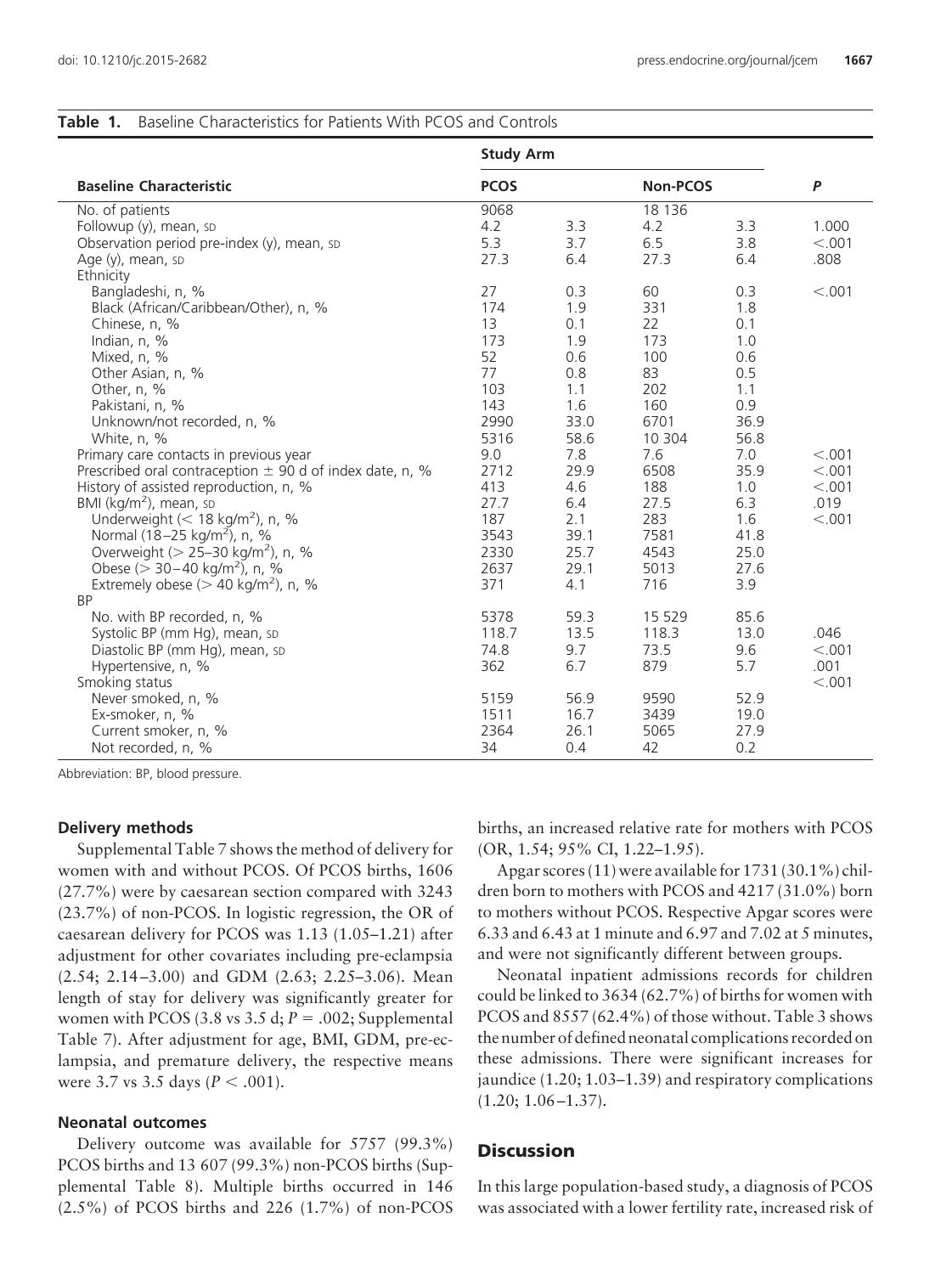

**Figure 2.** Upper panel: Time from index date (first diagnosis of PCOS) to consultation for infertility. Left upper panel: PCOS cases. Right upper panel: Non-PCOS cases. Lower panel: Standardized specific fertility rates for women with and without PCOS, before and after index date.

adverse pregnancy and neonatal outcomes, and of operative delivery, which were not attributable to obesity.

We observed an approximate 4-fold increase in consultations for infertility in women with PCOS compared with matched controls. This is reflected in lower fertility rates for women with PCOS prior to diagnosis, particularly in younger patients. This may reflect a more severe phenotype presenting at this age, but is also consistent with a trend toward regularization of the menstrual cycle in women with PCOS with advancing age (12). After diagnosis, fertility rates were restored in all age groups to those of the background population, suggesting that infertility in women with PCOS is eminently treatable. However, it is not possible from the data to compare the in-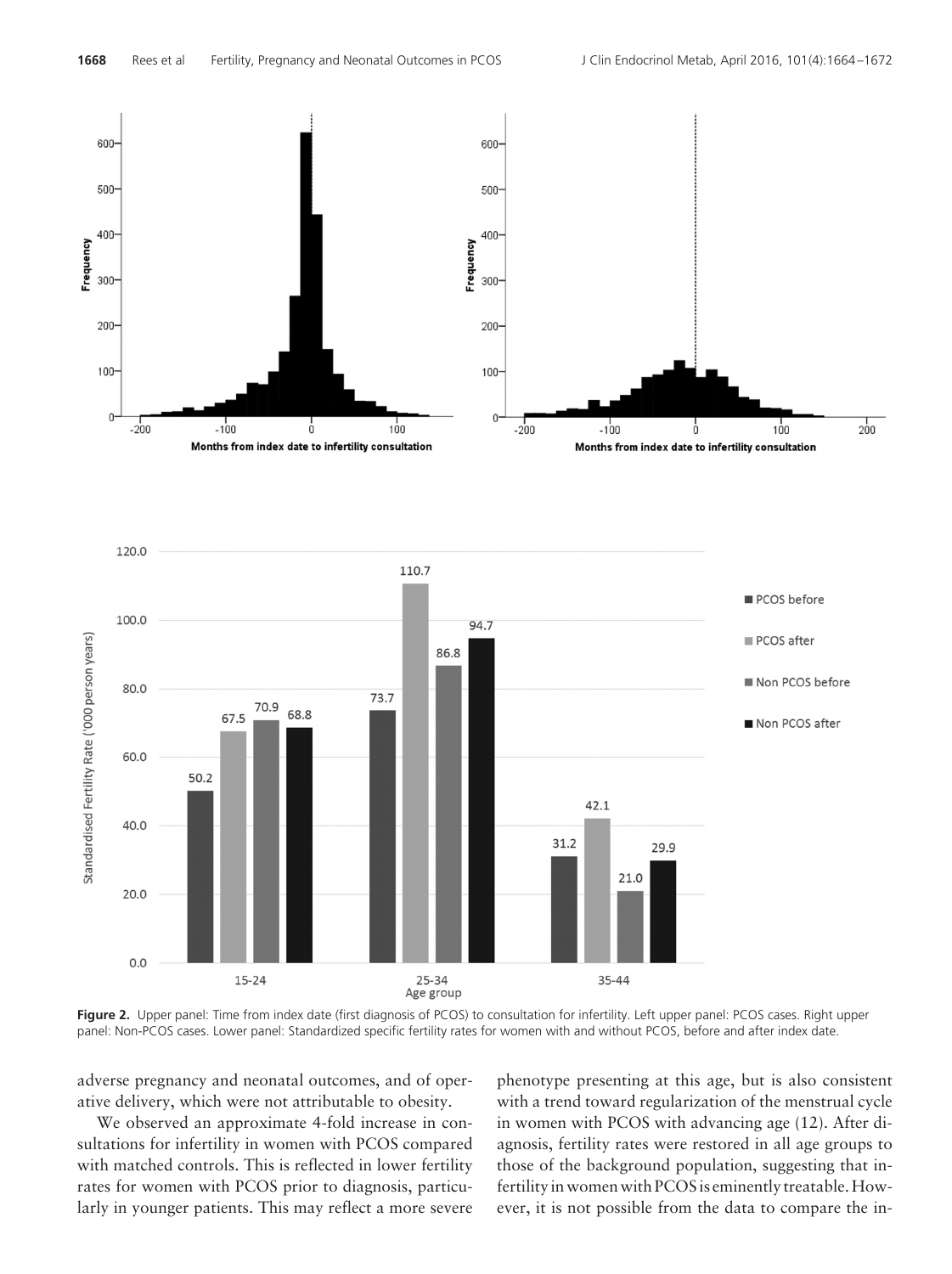|                        | <b>PCOS</b> |      | <b>Non-PCOS</b> |      |
|------------------------|-------------|------|-----------------|------|
|                        | n           | ℅    | n               | %    |
| Before index date      |             |      |                 |      |
| Identified pregnancies | 3369        |      | 9437            |      |
| <b>Births</b>          | 2778        | 82.5 | 8503            | 90.1 |
| GDM                    | 93          | 3.3  | 235             | 2.8  |
| Pre-eclampsia          | 188         | 6.8  | 466             | 5.5  |
| Premature              | 171         | 6.2  | 427             | 5.0  |
| Miscarriage            | 591         | 17.5 | 934             | 9.9  |
| After index date       |             |      |                 |      |
| Identified pregnancies | 3492        |      | 5777            |      |
| <b>Births</b>          | 3021        | 86.5 | 5200            | 90.0 |
| <b>GDM</b>             | 160         | 5.3  | 183             | 3.5  |
| Pre-eclampsia          | 236         | 7.8  | 302             | 5.8  |
| Premature              | 214         | 7.1  | 288             | 5.5  |
| Miscarriage            | 471         | 13.5 | 577             | 10.0 |
| Combined               |             |      |                 |      |
| Identified pregnancies | 6861        |      | 15 2 14         |      |
| <b>Births</b>          | 5799        | 84.5 | 13703           | 90.1 |
| <b>GDM</b>             | 253         | 4.4  | 418             | 3.1  |
| Pre-eclampsia          | 424         | 7.3  | 768             | 5.6  |
| Premature              | 385         | 6.6  | 715             | 5.2  |
| Miscarriage            | 1062        | 15.5 | 1511            | 9.9  |

**Table 2.** Hospital Admissions for Births, Miscarriages, and Complications of Pregnancy for Women With and Without PCOS

tention to conceive between females with and without PCOS.

We also confirmed an increased risk of miscarriage in women with PCOS. Only a few studies have examined the association between PCOS and early pregnancy loss (13– 17). Some of these suggested that the risk of spontaneous abortion was higher in women with PCOS but only one

study adjusted for obesity and fertility treatment (13) which are themselves known to be associated with an increased risk (18). In our study, which matched patients for BMI, PCOS was associated with a significant increase in pregnancy loss both before and after PCOS diagnosis.

For those pregnancies resulting in live birth there was also significant increases in pre-eclampsia, GDM, and premature delivery. Previous studies have suggested that the risk of GDM is increased in women with PCOS, but interpretation of these studies and estimates of risk are difficult because of differences in study design and small sample sizes. One population-based study estimated a 2.4-fold increased risk of GDM in women with PCOS compared with women without a diagnosis of PCOS or symptoms (19). However, the PCOS group was significantly older and had a higher prevalence of multiple gestation than controls, which themselves are risk factors for GDM. Furthermore, given that groups were not matched for obesity, it is unclear how much of these risks were due to PCOS per se and how much to obesity, which is common in this patient population and is itself associated with a higher risk of GDM. Indeed, one previous study showed that the prevalence of GDM did not differ among women with PCOS and controls when weight was matched for (20). In contrast, Roos et al (9), in a large population-based study of singleton births in Sweden, found that the risk of GDM was more than doubled in women with PCOS, even after adjustment for age, BMI, and use of assisted reproductive technology. This resonates with our understanding of PCOS as a metabolic disorder underpinned by defects in insulin secretion and sensitivity. Our observations are

| Odds ratio (95%CI)       | <b>Analysis</b><br>Pre-index      | aHR  | 95%CI           | <b>Events/ Number of patients</b> |
|--------------------------|-----------------------------------|------|-----------------|-----------------------------------|
|                          | Gestational diabetes <sup>†</sup> | 1.21 | $(0.94 - 1.54)$ | (328/11281)                       |
|                          | Pre-eclampsia <sup>+</sup>        | 1.23 | $(1.03 - 1.46)$ | (654/11281)                       |
|                          | Premature <sup>+</sup>            | 1.24 | $(1.03 - 1.49)$ | (598/11281)                       |
| $\overline{\phantom{0}}$ | Miscarriage*                      | 1.99 | $(1.79 - 2.24)$ | (1525/12806)                      |
|                          | Post-index                        |      |                 |                                   |
|                          | Gestational diabetes <sup>†</sup> | 1.61 | $(1.29 - 2.01)$ | (343/8221)                        |
|                          | Pre-eclampsia <sup>+</sup>        | 1.40 | $(1.17 - 1.68)$ | (538/8221)                        |
|                          | Premature <sup>†</sup>            | 1.24 | $(1.03 - 1.49)$ | (502/8221)                        |
|                          | Miscarriage*                      | 1.47 | $(1.29-1.67)$   | (1048/9269)                       |
|                          | <b>Combined</b>                   |      |                 |                                   |
|                          | Gestational diabetes <sup>T</sup> | 1.42 | $(1.21 - 1.67)$ | (671/19502)                       |
|                          | Pre-eclampsia <sup>+</sup>        | 1.31 | $(1.16-1.49)$   | (1192/19502)                      |
|                          | Premature <sup>+</sup>            | 1.24 | $(1.09-1.41)$   | (1100/19502)                      |
| $\mapsto$                | Miscarriage*                      | 1.70 | $(1.56 - 1.84)$ | (2573/22075)                      |
| 0.5<br>1.0<br>2.0        |                                   |      |                 |                                   |

**Odds ratio** 

Figure 3. Adjusted<sup>†</sup> ORs for GDM, pre-eclampsia, premature birth, and miscarriage for women with and without PCOS. \*Denominator is all pregnancies, adjusted for age, body mass index, number of previous births, and smoking history.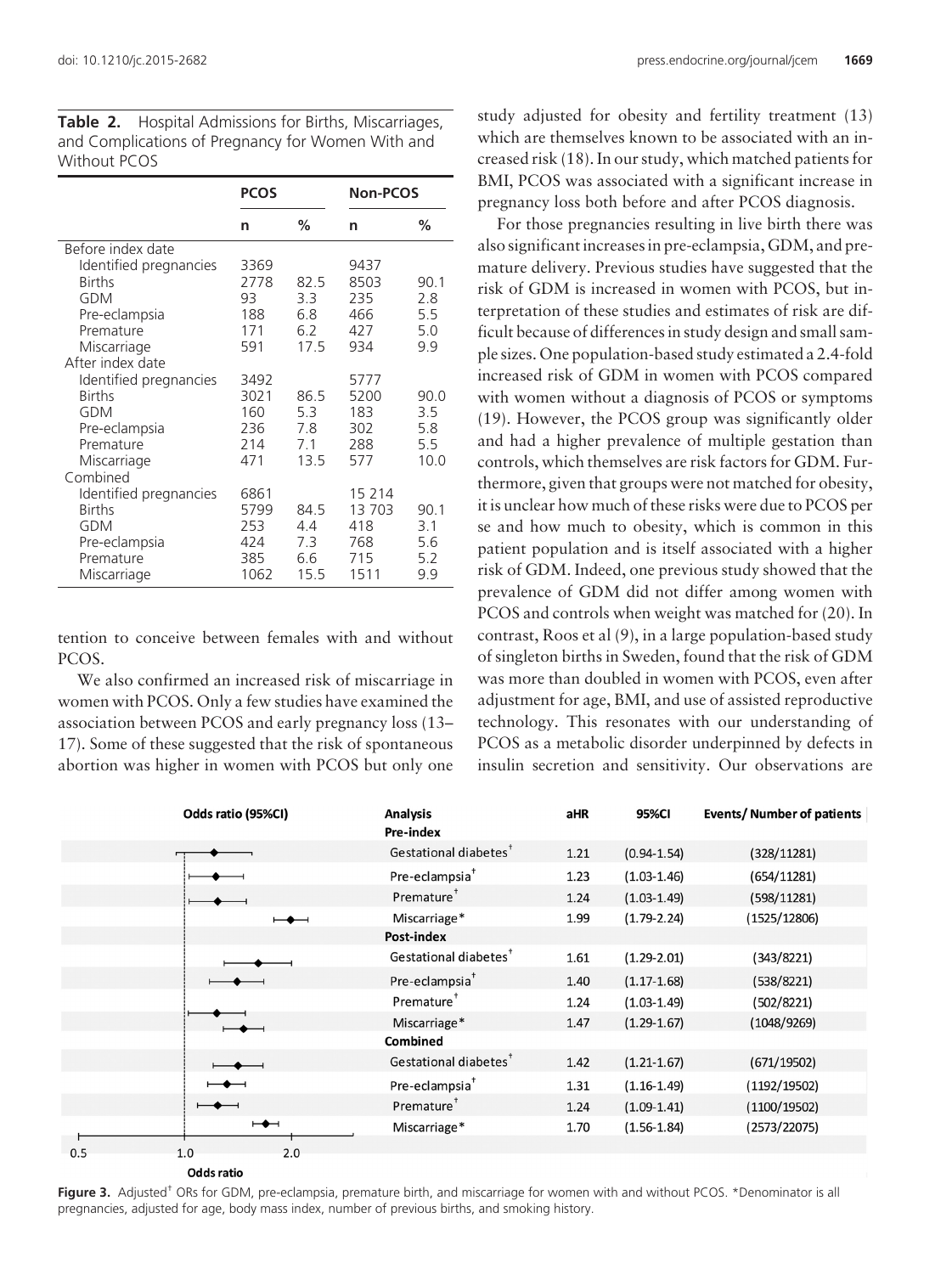|  |                     | <b>PCOS</b><br>$(n = 3707)$ |      | Non-PCOS<br>$(n = 8656)$ |     |                                   |      |
|--|---------------------|-----------------------------|------|--------------------------|-----|-----------------------------------|------|
|  | <b>Complication</b> | n                           | %    | n                        | %   | Adjusted OR <sup>a</sup> (95% CI) | D    |
|  | Jaundice            | 326                         | 8.8  | 588                      | 6.5 | $1.20(1.03 - 1.39)$               | .016 |
|  | Respiratory         | 420                         | 11.3 | 785                      | 8.7 | $1.20(1.06 - 1.37)$               | .005 |
|  | High birth weight   | 40                          | 1.1  | 104                      | 1.2 | $0.97(0.67 - 1.41)$               | .894 |
|  | Low birth weight    | 242                         | 6.5  | 439                      | 4.9 | $1.19(1.00 - 1.42)$               | .054 |
|  | Hypoglycemia        | 124                         | 3.3  | 218                      | 2.4 | $1.31(0.99 - 1.74)$               | .062 |
|  | Feeding issues      | 85                          | 2.3  | 139                      | 1.5 | $1.21(0.96 - 1.52)$               | .106 |
|  |                     |                             |      |                          |     |                                   |      |

| <b>Table 3.</b> Neonatal Complications Reported for Offspring of Women With PCOS and Matched Controls |  |  |  |  |
|-------------------------------------------------------------------------------------------------------|--|--|--|--|
|                                                                                                       |  |  |  |  |

Abbreviation: OR, odds ratio.

<sup>a</sup> Adjusted for age, BMI, number of previous births, multiple gestation, and smoking history.

consistent with these findings, albeit that the OR was slightly lower at 1.4. This is also in keeping with our previous CPRD study, which showed that women with PCOS had a 50% increased risk of type 2 diabetes in the United Kingdom population (3).

Our finding of an increased risk of pre-eclampsia is consistent with many (4, 21), but not all (22) previous studies but the mechanisms by which this develops are unclear. One such pathway may involve hyperinsulinemia, which is a common finding even in lean patients with PCOS, and which has been implicated in hypertension developing in pregnancy (22, 23).

Two meta-analyses assessing pregnancy outcomes in women with PCOS have suggested that the risk of preterm delivery is increased in patients with the syndrome (4, 24). Of the studies that informed these analyses (5, 20, 22, 25, 26), only one excluded patients with multiple gestation (26), which is a major risk factor for preterm delivery in its own right. Mikola et al (22) found that PCOS per se lost its significance as a risk for preterm birth in a multivariate analysis which identified multiple gestation and nulliparity as independent predictors. This may be in keeping with the observation that many women with PCOS need ovulation induction to conceive and that such treatment is more likely to result in multiple gestation pregnancies. We found an increased risk of premature delivery in our population, which could not be explained by differences in age, BMI, multiple gestation, or previous pregnancy. This observation is in keeping with that of Roos et al (9) in their study of singleton pregnancies. However, obesity may exacerbate the risk of preterm birth. De Frène and colleagues (27) reported an almost seven-fold increase in the proportion of preterm deliveries when comparing obese and nonobese females with PCOS.

The effect of metformin use for women with PCOS was inconclusive as this study was not powered to detect differences within the PCOS cohort and the effect of multiple testing should be considered in interpreting these results. However, there was a significant increase in pre-eclampsia for those women identified as being prescribed metformin prior to estimated conception and during their first trimester. It is difficult to be certain whether this represents a true adverse effect of metformin therapy or is more likely a reflection of residual confounding due to preferential prescribing in higher risk pregnancies. A large, multicenter randomized clinical trial found no effect of metformin, administered late in the first trimester through to delivery, on pregnancy outcome, with the exception of an apparent reduction in later miscarriage and preterm delivery (28). We did not find an effect of metformin on early miscarriage rate, consistent with previous studies (29, 30).

In our study we have also shown that caesarean section was more common as a method of delivery in patients with PCOS, even after adjustment for possible confounders. This is in agreement with some (9) but not all studies (4). Indeed, in a meta-analysis of pregnancy outcomes in women with PCOS where subgroup analysis was restricted to higher validity studies, no increased risk was observed (4). An increased rate of operative delivery was associated with a 6% increased length of stay in fully adjusted analyses. This is likely to lead to adverse health economic consequences, of a similar order of magnitude as that apparent in obesity (31). As anticipated, a diagnosis of PCOS was also associated with an increased risk of multiple births likely related to a greater use of assisted conception, albeit that multiple births only accounted for a small fraction of the total.

Neonatal outcomes were generally worse for infants born to mothers with PCOS although we did not find a difference in stillbirth nor in Apgar scores with controls. This contrasts with Roos et al (9), who found an increased risk of low Apgar score at 5 minutes in infants born to mothers with PCOS but no increased risk of neonatal death. However, we did note a significantly increased risk for neonatal jaundice and respiratory distress. To our knowledge, ours is the first study to report such associations. There was also a trend toward increased risk of low birth weight in our study, a finding which has been shown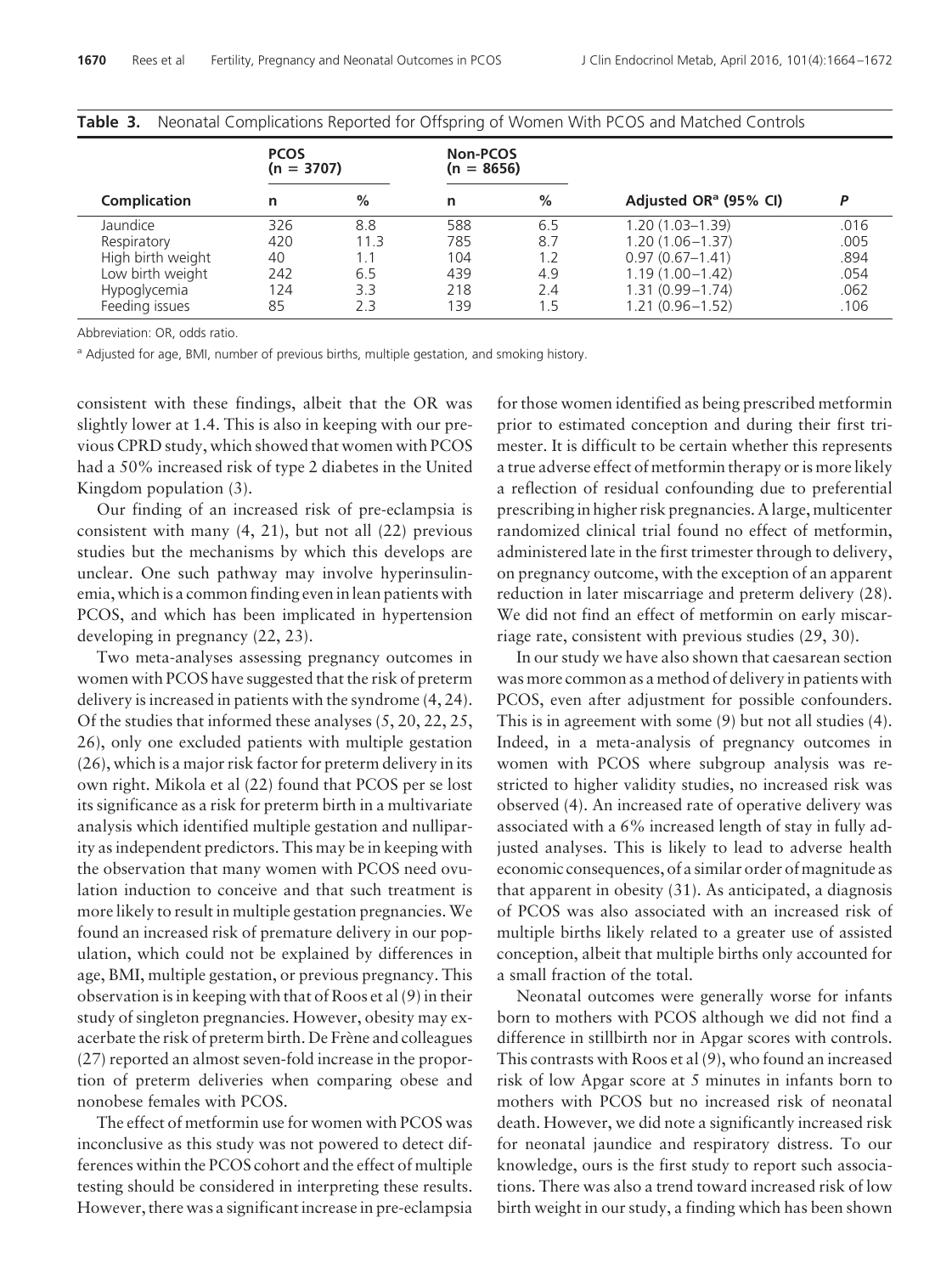in one (32) but not other previous studies (9, 20, 22, 33), and also hypoglycemia.

Significant strengths of our study include the large sample size and careful adjustment for possible confounders, but our study has certain limitations. In common with other studies of this type, the CPRD collects data from routine practice; thus, there are missing data and coding imperfections. However, whereas these may introduce noise into the study, they are unlikely to introduce bias. We were dependent upon hospital data for the accurate ascertainment of births and therefore births outside National Health Service hospitals (private or home births) could not be included. Home births represent approximately 2.5% of all births in the United Kingdom and it is possible that there are differences in this proportion for those with and without PCOS due the perceived risk of complications. Similarly, we did not have access to data for infertility consultations that occurred in the private sector. We were unable to analyze the effect of PCOS phenotype on reproductive outcome given that these data are not captured in routine primary care. Based on routine data, we were also unable to determine the proportion of women in each group who were seeking to become pregnant. Within the PCOS group, fewer women were prescribed contraceptives within  $\pm$  90 days of index date. It is also noticeable (Figure 2Ai) that for women with PCOS, first consultations for infertility are not uniformly distributed but centered around first diagnosis of PCOS. This may be due to PCOS being diagnosed during investigations for infertility, which may be indicative that the patient is seeking to become pregnant.

In conclusion, we have shown that younger women with PCOS have reduced fertility but that fertility rates may be restored to those of the background population after diagnosis. We have also confirmed an adverse effect of PCOS, independently of obesity, on several pregnancy outcomes, including GDM, pre-eclampsia, and preterm birth. These observations suggest that women with PCOS require more intensive monitoring during pregnancy, and emphasize the need for additional studies to understand the mechanisms by which these complications arise.

# **Acknowledgments**

Address all correspondence and requests for reprints to: Aled Rees, Neurosciences and Mental Health Research Institute, School of Medicine, Cardiff University, Heath Park, Cardiff CF24 4HQ, United Kingdom. E-mail: [reesda@cf.ac.uk.](mailto:reesda@cf.ac.uk)

This work was supported by the Centre for Endocrine and Diabetes Sciences, Cardiff University.

Disclosure Summary: The authors have nothing to disclose.

# **References**

- 1. **Azziz R, Woods KS, Reyna R, Key TJ, Knochenhauer ES, Yildiz BO.** The prevalence and features of the polycystic ovary syndrome in an unselected population. *J Clin Endocrinol Metab*. 2004;89:2745– 2749.
- 2. **Asunción M, Calvo RM, San Millán JL, Sancho J, Avila S, Escobar-Morreale HF.** A prospective study of the prevalence of the polycystic ovary syndrome in unselected Caucasian women from Spain. *J Clin Endocrinol Metab*. 2000;85:2434 –2438.
- 3. **Morgan C, Jenkins-Jones S, Currie CJ, Rees DA.** Evaluation of adverse outcome in young women with polycystic ovary syndrome versus matched, reference controls: A retrospective, observational study. *J Clin Endocrinol Metab*. 2012;97:3251–3260.
- 4. **Boomsma CM, Eijkemans MJ, Hughes EG, Visser GH, Fauser BC, Macklon NS.** A meta-analysis of pregnancy outcomes in women with polycystic ovary syndrome. *Hum Reprod Update*. 2006;12: 673– 683.
- 5. **Palomba S, Falbo A, Russo T, Tolino A, Orio F, Zullo F.** Pregnancy in women with polycystic ovary syndrome: The effect of different phenotypes and features on obstetric and neonatal outcomes. *Fertil Steril*. 2010;94:L1805–11.
- 6. **Kocak M, Caliskan E, Simsir C, Haberal A.** Metformin therapy improves ovulatory rates, cervical scores, and pregnancy rates in clomiphene citrate-resistant women with polycystic ovary syndrome. *Fertil Steril*. 2002;77:101–106.
- 7. **Vandermolen DT, Ratts VS, Evans WS, Stovall DW, Kauma SW, Nestler JE.** Metformin increases the ovulatory rate and pregnancy rate from clomiphene citrate in patients with polycystic ovary syndrome who are resistant to clomiphene citrate alone. *Fertil Steril*. 2001;75:310 –315.
- 8. **Ghazeeri GS, Nassar AH, Younes Z, Awwad JT.** Pregnancy outcomes and the effect of metformin treatment in women with polycystic ovary syndrome: An overview. *Acta Obstet Gynecol*. 2012; 91:658 – 678.
- 9. **Roos N, Kieler H, Sahlin L, Ekman-Ordeberg G, Falconer H, Stephansson O.** Risk of adverse pregnancy outcomes in women with polycystic ovary syndrome: Population based cohort study. *BMJ*. 2011;343:d6309.
- 10. **MHRA.** The Clinical Practice Research Datalink. Available from: [http://www.cprd.com.](http://www.cprd.com) Last accessed April 8, 2015.
- 11. **Apgar V.** The newborn (Apgar) scoring system. Reflections and advic. *Pediatr Clin North Am*. 1966;13:645– 650.
- 12. **Hudecova M, Holte J, Olovsson M, Sundström Poromaa I.** Longterm follow-up of patients with polycystic ovary syndrome: Reproductive outcome and ovarian reserve. *Hum Reprod*. 2009;24:1176 – 1183.
- 13. **Glueck CJ, Wang P, Fontaine RN, Sieve-Smith L, Tracy T, Moore SK.** Plasminogen activator inhibitor activity: An independent risk factor for the high miscarriage rate during pregnancy in women with polycystic ovary syndrome. *Metabolism*. 1999;48:1589 –1595.
- 14. **Wang JX, DaviesMJ, Norman RJ.** Polycystic ovarian syndrome and the risk of spontaneous abortion following assisted reproductive technology treatment. *Hum Reprod*. 2001;16:2606 –2609.
- 15. **Glueck CJ, Phillips H, Cameron D, Sieve-Smith L, Wang P.** Continuing metformin throughout pregnancy in women with polycystic ovary syndrome appears to safely reduce first-trimester spontaneous abortion: A pilot study. *Fertil Steril*. 2001;75:46 –52.
- 16. **Glueck CJ, Wang P, Goldenberg N, Sieve-Smith L.** Pregnancy outcomes among women with polycystic ovary syndrome treated with metformin. *Hum Reprod*. 2002;17:2858 –2864.
- 17. **Jakubowicz DJ, Iuorno MJ, Jakubowicz S, Roberts KA, Nestler JE.** Effects of metformin on early pregnancy loss in the polycystic ovary syndrome. *J Clin Endocrinol Metab*. 2002;87:524 –529.
- 18. **Homburg R.** Pregnancy complications in PCOS. *Best Pract Res Clin Endocrinol Metabol*. 2006;20:281–292.
- 19. **Lo JC, Feigenbaum SL, Escobar GJ, Yang J, Crites YM, Ferrara A.** Increased prevalence of gestational diabetes mellitus among women